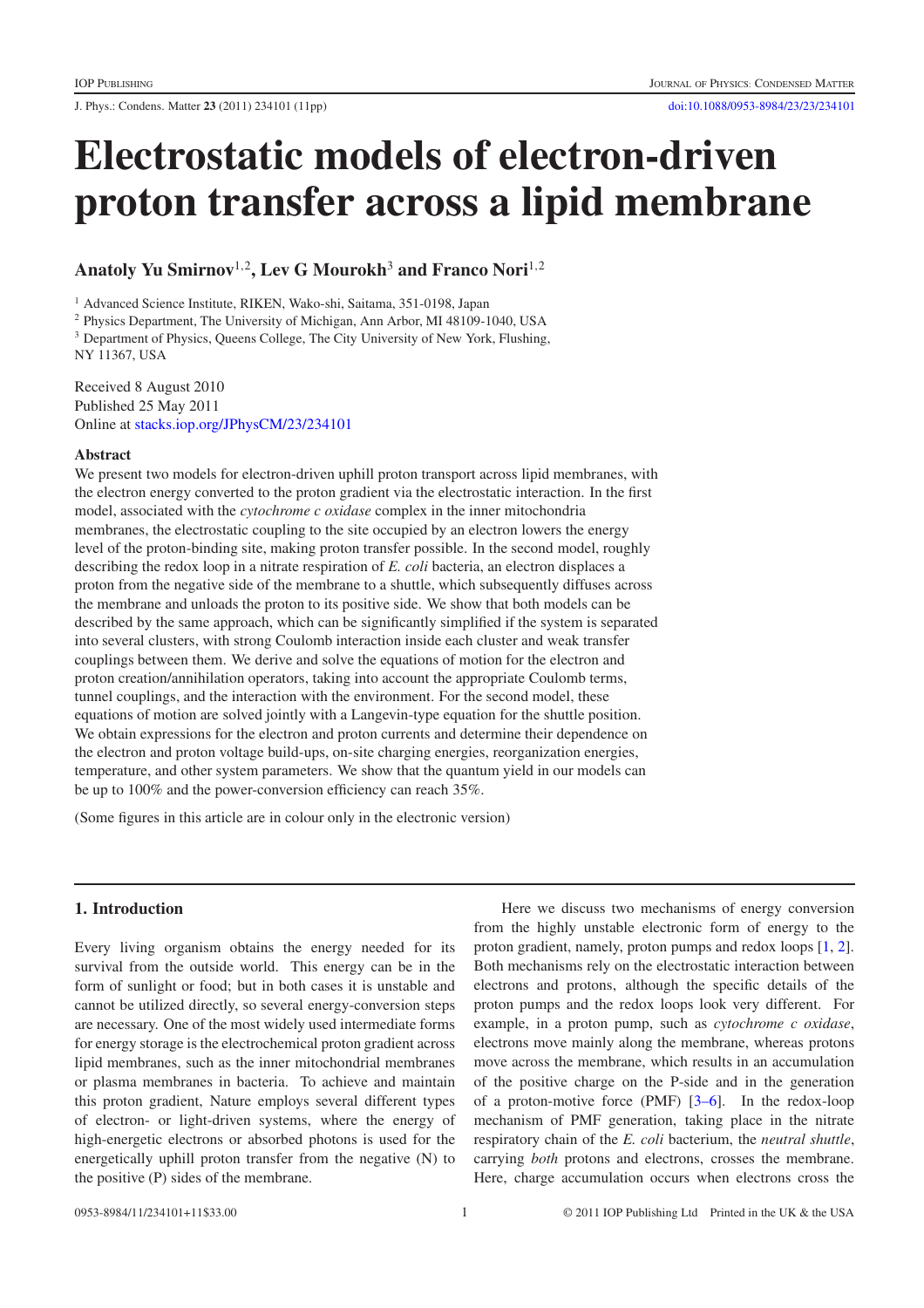membrane, just before embarking on the shuttle, and right after unloading from the shuttle  $[7-12]$ . It should be noted that the proton pump operating in the *cytochrome c oxidase* has no essential mechanically moving parts, whereas the redoxloop mechanism is impossible without the molecular shuttle diffusing between the N and the P sides of the lipid membrane.

In general, the treatment of the electron and proton transfer events is extremely difficult because the total number of occupation states increases exponentially with the number of electron- and proton-binding sites, when all of them are electrostatically coupled. In the present work, however, we show that both above-mentioned mechanisms of the transmembrane proton translocation can be described with a similar mathematical model, taking into account the Coulomb interaction between *one* electron- and *one* proton-binding sites only, and neglecting electrostatic couplings to other sites. It is necessary to have at least three redox sites and three protonbinding sites in order to obtain a proton pumping effect and suppress a reverse flow of protons from the P-side to the 'N' side of the membrane. In the absence of strong Coulomb interaction between all sites, there is no need to introduce a complete set of electron and proton occupation states (as was done in our previous works,  $[6, 11-13]$  $[6, 11-13]$ , which grows exponentially with the number of sites. Instead, we now divide the whole system into clusters of strongly coupled sites. These clusters are described by their own set of occupation states, and the total number of states in the system is equal to the sum (not the product!) of the states in the clusters. The clusters are weakly coupled by electron tunneling terms and by proton transfer amplitudes, so that transitions between the clusters can be considered within perturbation theory. While in this work we present quite simple models, similar approaches can be applied to much more complicated biological systems, such as Photosystem II and the whole respiratory chain in the inner mitochondrial membrane [\[2\]](#page-10-1).

The quantum yield for the two models analyzed in this paper can be about 1. Why such a high quantum yield? This can be explained from the fact that, in order to be transferred through the system, an electron needs to lose its energy. This cannot be done via the environment because the reorganization energy is not large enough. Consequently, electron transport occurs with the assistance of protons gaining this energy and being transferred to the P-side of the membrane. Thus, the transfer of a single electron is accompanied by the transfer of a single proton and the corresponding currents are equal, which results in an almost perfect quantum yield.

### <span id="page-1-1"></span>**2. Model**

We consider a physical model describing an electron-coupled translocation of protons from the N- to the P-side of a membrane. The model consists of an interaction site,  $Q =$  ${Q<sub>e</sub>, Q<sub>n</sub>}$ , containing a single electron level with energy  $\varepsilon_0$  and a single proton energy level characterized by the energy  $E<sub>O</sub>$ . We also introduce two electron sites, L and R, coupled to the electron site Qe, and two proton sites, A and B, coupled to the proton site  $Q_p$  (figure [1\)](#page-1-0). The electron site L is coupled to the electron source (S), and the site R is connected to the electron

<span id="page-1-0"></span>

**Figure 1.** Schematic diagram of the static proton pump. The electron-transport chain starts at the source (S) lead. Thereafter, high energy electrons, e<sup>−</sup>, tunnel *energetically downhill* (through the yellow path) to the sites  $L, Q_e, R$  and, finally, to the drain  $(D)$ . Low energy protons,  $H^+$ , move *energetically uphill* (in blue) from the N-side of the membrane to the sites  $A$ ,  $Q_p$ ,  $B$  and, eventually, reach the P-side of the membrane.

drain (D). The proton site A is coupled to the proton reservoir N (the negative side of the membrane), and the site B is coupled to the positive side of the membrane (proton reservoir P).

#### *2.1. Hamiltonian*

The Coulomb interaction between an electron and a proton, both located on the central site Q, is described by the energy  $u<sub>0</sub>$ , so that the Hamiltonian of the site Q has the form

$$
H_Q = \varepsilon_Q n_Q + E_Q N_Q - u_0 n_Q N_Q, \qquad (1)
$$

where  $n_Q = a_Q^{\dagger} a_Q$  is the electron population of the site Q, and  $N_Q = b_Q^{\dagger} b_Q$  is the proton population of this site. Electrons are described by the Fermi-operators  $a_{\sigma}$ , and protons are characterized by the Fermi-operators  $b_{\alpha}$  with  $\sigma = L, Q_e, R$ and  $\alpha = A, Q_p, C$ , and with the corresponding populations  $n_{\sigma} = a_{\sigma}^{\dagger} a_{\sigma}, N_{\alpha} = b_{\alpha}^{\dagger} b_{\alpha}.$ 

The contribution of the electron sites L, R and the proton sites A, B to the total Hamiltonian of the system is described by the term

$$
H_0 = \varepsilon_{\rm L} n_{\rm L} + \varepsilon_{\rm R} n_{\rm R} + E_{\rm A} N_{\rm A} + E_{\rm B} N_{\rm B},\tag{2}
$$

where  $\varepsilon_L$ ,  $\varepsilon_R$  are the energy levels of the electron sites L and R, and  $E_A$ ,  $E_B$  are the energies of the proton-binding sites A and B.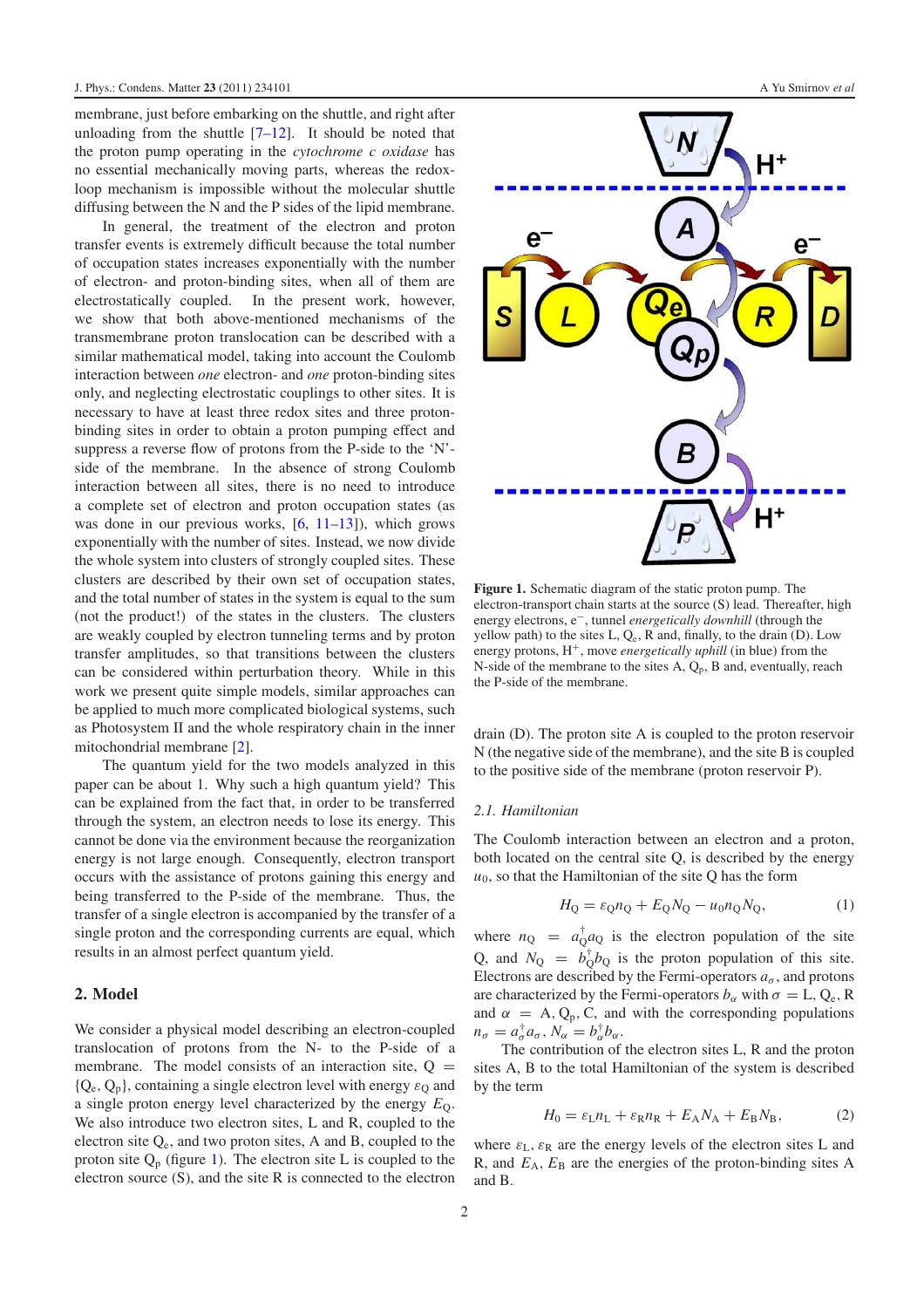The strongly interacting electron and proton sites  $Q_e$ and  $Q_p$  form a single (interaction) cluster, whereas the sites L, R and A, B separately form another four (peripheral) clusters. The cluster Q can be characterized by the vacuum (empty) state and by three additional occupation states, or, equivalently, by the average electron and proton populations,  $\langle n_{\rm Q} \rangle$  and  $\langle N_{\rm Q} \rangle$ , complemented by the correlation function,  $K = \langle n_{\rm Q} N_{\rm Q} \rangle$ . The other electron and proton clusters are described by the corresponding average occupations,  $\langle n_{\rm L} \rangle$ ,  $\langle n_{\rm R} \rangle$  and  $\langle N_{\rm A} \rangle$ ,  $\langle N_{\rm B} \rangle$ . For six electron and protonbinding sites we should have  $2^6 = 64$  occupation states. However, with the cluster approach, the system can be completely described by only seven functions:  $\langle n_Q \rangle$ ,  $\langle N_Q \rangle$ , *K* (for the interaction cluster), and  $\langle n_{\rm L} \rangle$ ,  $\langle n_{\rm R} \rangle$ ,  $\langle N_{\rm A} \rangle$ ,  $\langle N_{\rm B} \rangle$  (for the peripheral clusters). Previously, we applied a similar approach to analyze quantum transport problems in nanomechanical systems [\[14\]](#page-10-6).

*2.1.1. Electron and proton transitions.* The electron tunneling Hamiltonian between the site Q and the sites L and R is given by

$$
H_{\rm e} = -\Delta_{\rm L} a_{\rm L}^{\dagger} a_{\rm Q} - \Delta_{\rm R} a_{\rm R}^{\dagger} a_{\rm Q} + \text{h.c.},\tag{3}
$$

whereas the A–Q and B–Q proton transitions are described by the term

$$
H_{\rm p} = -\Delta_{\rm A} b_{\rm A}^{\dagger} b_{\rm Q} - \Delta_{\rm B} b_{\rm B}^{\dagger} b_{\rm Q} + \text{h.c.}.
$$
 (4)

Here  $\Delta_{\rm L}$ ,  $\Delta_{\rm R}$  are the electron tunneling coefficients, and  $\Delta_A$ ,  $\Delta_B$  are the proton transfer amplitudes. In the case of a movable interaction site, e.g., when the electron and proton sites Q are located on the shuttle (quinone/quinol), the amplitudes  $\Delta_L$ ,  $\Delta_R$  and  $\Delta_A$ ,  $\Delta_B$  depend on the position *x* of the shuttle.

The S-lead serves as a source of electrons, and the Dlead works as an electron drain. The coupling to these leads is characterized by the Hamiltonian

$$
H_{\text{LR}} = -\sum_{k} t_{kS} c_{kS}^{\dagger} a_{\text{L}} - \sum_{k} t_{kD} c_{kD}^{\dagger} a_{\text{R}} + \text{h.c.} \tag{5}
$$

The proton transitions between the N-side of the membrane and the site A and between the P-side of the membrane and the site B are described by the Hamiltonian

$$
H_{AB} = -\sum_{q} T_{qN} d_{qN}^{\dagger} b_{A} - \sum_{q} T_{qP} d_{qP}^{\dagger} b_{C} + \text{h.c.}. \quad (6)
$$

Here  $c_{kS}$ ,  $c_{kD}$  are Fermi operators of the electron reservoirs S and D, and  $d_{qN}$ ,  $d_{qP}$  are the Fermi operators of protons in the reservoirs N and P. The electron reservoirs S and D have the Hamiltonian

$$
H_{\rm SD} = \sum_{k} (\varepsilon_{kS} c_{kS}^{\dagger} c_{kS} + \varepsilon_{kD} c_{kD}^{\dagger} c_{kD}), \tag{7}
$$

and are characterized by the Fermi distributions  $f_S(\varepsilon_{kS})$ ,  $f_D(\varepsilon_{kD})$  with the corresponding electrochemical potentials  $\mu_S$ and  $\mu_{\rm D}$ . For the proton reservoirs N and P we have the Hamiltonian

$$
H_{\rm NP} = \sum_{q} (E_{qN} d_{qN}^{\dagger} d_{qN} + E_{qP} d_{qP}^{\dagger} d_{qP}), \qquad (8)
$$

with the Fermi distributions  $F_N(E_{qN})$  and  $F_P(E_{qP})$  and the proton electrochemical potentials  $\mu_N$  and  $\mu_P$ .

*2.1.2. Environment.* The interaction of the electron–proton system with the protein environment, which is described as a sum of independent oscillators [\[15\]](#page-10-7), is characterized by the Hamiltonian

$$
H_{\text{env}} = \sum_{j} \frac{p_j^2}{2m_j} + \sum_{j} \frac{m_j \omega_j^2}{2} \left( x_j - \sum_{\sigma} x_{j\sigma} n_{\sigma} - x_{j\sigma} \sum_{k} c_{kS}^{\dagger} c_{kS} - x_{jD} \sum_{k} c_{kD}^{\dagger} c_{kD} - \sum_{\alpha} X_{j\alpha} N_{\alpha} - X_{jN} \sum_{q} d_{qN}^{\dagger} d_{qN} - X_{jP} \sum_{q} d_{qP}^{\dagger} d_{qP} \right)^2,
$$
\n(9)

where  $n_{\sigma} = a_{\sigma}^{\dagger} a_{\sigma}$  is the population of the electron site  $\sigma$  $(\sigma = L, Q, R)$ ,  $N_{\alpha} = b_{\alpha}^{\dagger} b_{\alpha}$  is the population of the proton site  $\alpha$  ( $\alpha = A, Q, B$ ). The constants  $x_{j\sigma}, x_{jS}, x_{jD}$  determine the electron coupling to the environment, and the parameters  $X_{i\alpha}$ ,  $X_{iN}$ ,  $X_{iP}$  describe the proton–environment interaction.

With the unitary transformation,

$$
\mathcal{U} = \exp\bigg[-i\sum_{j} p_{j}\bigg(\sum_{\sigma} x_{j\sigma}n_{\sigma} + x_{jS}\sum_{k} c_{kS}^{\dagger}c_{kS} + x_{jD}\sum_{k} c_{kD}^{\dagger}c_{kD} + \sum_{\alpha} X_{j\alpha}N_{\alpha} + X_{jN}\sum_{q} d_{qN}^{\dagger}d_{qN} + X_{jP}\sum_{q} d_{qP}^{\dagger}d_{qP}\bigg)\bigg],
$$
\n(10)

the Hamiltonian of the environment can be rewritten as

$$
H_{\text{env}} = \sum_{j} \left( \frac{p_j^2}{2m_j} + \frac{m_j \omega_j^2 x_j^2}{2} \right),\tag{11}
$$

whereas the Hamiltonians  $H_e$  and  $H_p$  acquire the stochastic phase factors:

$$
H_{\rm e} = -\Delta_{\rm L} e^{i\xi_{\rm L}} a_{\rm L}^{\dagger} a_{\rm Q} - \Delta_{\rm R} e^{i\xi_{\rm R}} a_{\rm R}^{\dagger} a_{\rm Q} + \text{h.c.},\qquad(12)
$$

and

$$
H_{\rm p} = -\Delta_{\rm A} e^{i\xi_{\rm A}} b_{\rm A}^{\dagger} b_{\rm Q} - \Delta_{\rm B} e^{i\xi_{\rm B}} b_{\rm B}^{\dagger} b_{\rm Q} + \text{h.c.},\tag{13}
$$

with the phases

$$
\xi_{\rm L} = \sum_{j} p_j (x_{j\rm L} - x_{j\rm Q}),
$$
  

$$
\xi_{\rm R} = \sum_{j} p_j (x_{j\rm R} - x_{j\rm Q}),
$$

and

$$
\xi_{\mathbf{A}} = \sum_{j} p_j (X_{j\mathbf{A}} - X_{j\mathbf{Q}}),
$$

$$
\xi_{\mathbf{B}} = \sum_{j} p_j (X_{j\mathbf{B}} - X_{j\mathbf{Q}}).
$$

For simplicity, we assume that there are no phase shifts for the electron transitions between the electron source S and the site L, and the electron drain D and the site R, so that  $x_{iS} = x_{iL}$ , and  $x_{iD} = x_{iR}$ , with the same assumption for the N–A and P–B proton transitions,  $X_{iN} = X_{iA}$  and  $X_{iP} = X_{iB}$ .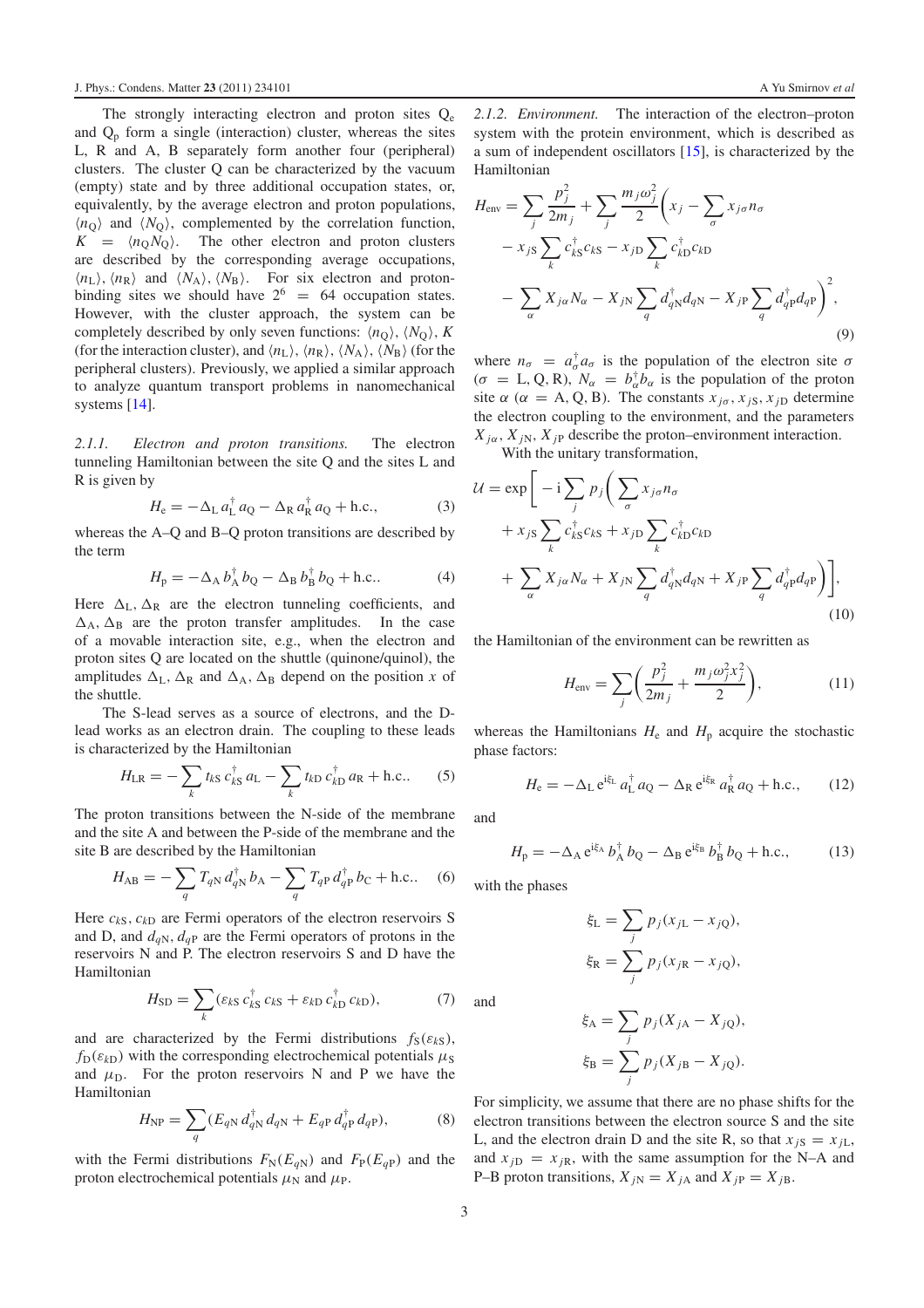#### *2.2. Rate equations*

The time evolution of the electron operators  $n_{\sigma}$  is determined by the Heisenberg equations:

$$
\dot{n}_{\rm L} = \mathrm{i}\Delta_{\rm L} e^{\mathrm{i}\xi_{\rm L}} a_{\rm L}^{\dagger} a_{\rm Q} - \mathrm{i} \sum_{k} t_{k\rm S} c_{k\rm S}^{\dagger} a_{\rm L} + \text{h.c.},
$$
\n
$$
\dot{n}_{\rm R} = \mathrm{i}\Delta_{\rm R} e^{\mathrm{i}\xi_{\rm R}} a_{\rm R}^{\dagger} a_{\rm Q} - \mathrm{i} \sum_{k} t_{k\rm D} c_{k\rm D}^{\dagger} a_{\rm R} + \text{h.c.},
$$
\n(14)

and

$$
\dot{n}_{\mathbf{Q}} = -\mathrm{i}\Delta_{\mathbf{L}} e^{\mathrm{i}\xi_{\mathbf{L}}} a_{\mathbf{L}}^{\dagger} a_{\mathbf{Q}} - \mathrm{i}\Delta_{\mathbf{R}} e^{\mathrm{i}\xi_{\mathbf{R}}} a_{\mathbf{R}}^{\dagger} a_{\mathbf{Q}} + \text{h.c.} \tag{15}
$$

For the proton populations  $N_\alpha$ , we derive a similar set of Heisenberg equations,

$$
\dot{N}_{A} = i\Delta_{A} e^{i\xi_{A}} b_{A}^{\dagger} b_{Q} - i \sum_{q} T_{qN} d_{qN}^{\dagger} b_{A} + \text{h.c.},
$$
\n
$$
\dot{N}_{B} = i\Delta_{B} e^{i\xi_{B}} b_{B}^{\dagger} b_{Q} - i \sum_{q} T_{qP} d_{qP}^{\dagger} b_{B} + \text{h.c.}.
$$
\n(16)

This set should be complemented by the equation for the proton population of the interaction site,

$$
\dot{N}_{\rm Q} = -\mathrm{i}\Delta_{\rm A} e^{\mathrm{i}\xi_{\rm A}} b_{\rm A}^{\dagger} b_{\rm Q} - \mathrm{i}\Delta_{\rm B} e^{\mathrm{i}\xi_{\rm B}} b_{\rm B}^{\dagger} b_{\rm Q} + \text{h.c.},\tag{17}
$$

as well as by the equations for the operators of electron and proton reservoirs,

$$
i\dot{c}_{kS} = \varepsilon_{kS} c_{kS} - t_{kS} a_{L}, \qquad i\dot{c}_{kD} = \varepsilon_{kD} c_{kD} - t_{kD} a_{R}, \quad (18)
$$

$$
i\,\dot{d}_{qN} = E_{qN}\,d_{qN} - T_{qN}\,b_{A}, \qquad i\,\dot{d}_{qP} = E_{qP}\,d_{qP} - T_{qP}\,b_{B}.\tag{19}
$$

*2.2.1. Contribution of reservoirs to the rate equations.* It follows from equation  $(18)$  that the electron operator  $c_{kS}$  can be represented as

$$
c_{kS} = c_{kS}^{(0)} - t_{kS} \int dt_1 \langle -i[c_{kS}^{(0)}(t), c_{kS}^{(0)\dagger}(t_1)]_+ \rangle a_{L}(t_1) \theta(t - t_1),
$$
\n(20)

where  $c_{kS}^{(0)}(t)$  is the free variable of the S-lead, and  $\theta(t - t_1)$  is the Heaviside step function. Similar expressions exist for the electron operator  $c_{kD}(t)$  and for the operators  $d_{qN}$ ,  $d_{qP}$  of the proton reservoirs. For the weak coupling between the reservoir S and the electron site L we obtain

$$
\langle a_{\mathrm{L}}^{\dagger}(t)c_{k\mathrm{S}}^{(0)}(t)\rangle = -\mathrm{i}t_{k\mathrm{S}}\int \mathrm{d}t_{1} \langle c_{k\mathrm{S}}^{(0)\dagger}(t_{1})c_{k\mathrm{S}}^{(0)}(t)\rangle
$$
  
 
$$
\times \langle [a_{\mathrm{L}}(t_{1}), a_{\mathrm{L}}^{\dagger}(t)]_{+}\rangle \theta(t - t_{1}). \tag{21}
$$

Thus, the contribution of the S-lead to the evolution of the average electron population  $\langle n_{\rm L} \rangle$  (see equation [\(14\)](#page-3-1)) is determined by the expression

$$
i \sum_{k} t_{kS}^{*} \langle a_{\text{L}}^{\dagger}(t) c_{kS}(t) \rangle = - \sum_{k} |t_{kS}|^{2}
$$
  
 
$$
\times \int dt_{1} \{ \langle c_{kS}^{(0)}(t) c_{kS}^{(0) \dagger}(t_{1}) \rangle \langle a_{\text{L}}^{\dagger}(t) a_{\text{L}}(t_{1}) \rangle
$$
  
 
$$
- \langle c_{kS}^{(0) \dagger}(t_{1}) c_{kS}^{(0)}(t) \rangle \langle a_{\text{L}}(t_{1}) a_{\text{L}}^{\dagger}(t) \rangle \}. \tag{22}
$$

<span id="page-3-1"></span>The correlator  $\langle c_{kS}^{(0)\dagger}(t_1)c_{kS}^{(0)}(t) \rangle$  is proportional to the Fermi distribution function,  $f_S(\varepsilon_{kS})$  of electrons in the reservoir S,

$$
\langle c_{kS}^{(0)\dagger}(t_1)c_{kS}^{(0)}(t)\rangle = f_S(\varepsilon_{kS}) e^{-i\varepsilon_{kS}(t-t_1)},\tag{23}
$$

where the Fermi function,

$$
f_{\rm S}(\varepsilon) = \left[ \exp\left(\frac{\varepsilon - \mu_{\rm S}}{T}\right) + 1 \right]^{-1},\,
$$

is characterized by the electrochemical potential  $\mu_s$  and temperature *T* . We assume that the site L is weakly coupled to the reservoir S and to the site Q, thus, we can use free-evolving operators,

$$
a_{\mathrm{L}}(t) = \mathrm{e}^{-\mathrm{i}\varepsilon_{\mathrm{L}}(t-t_1)} a_{\mathrm{L}}(t_1),
$$

to calculate the corresponding correlation functions in equation [\(22\)](#page-3-2), e.g.,

$$
\langle a_{\mathrm{L}}^{\dagger}(t) a_{\mathrm{L}}(t_1) \rangle = \langle n_{\mathrm{L}}(t) \rangle e^{i \varepsilon_{\mathrm{L}}(t - t_1)}.
$$

Introducing the energy-independent rate constant,

$$
\gamma_{\rm S} = 2\pi \sum_{k} |t_{k\rm S}|^2 \,\delta(\varepsilon_{\rm L} - \varepsilon_{k\rm S}),\tag{24}
$$

<span id="page-3-0"></span>we calculate the contribution of the S-lead to the time evolution of the population  $\langle n_{\rm L} \rangle$ ,

$$
i \sum_{k} t_{kS}^{*} \langle a_{L}^{\dagger}(t)c_{kS}(t) \rangle + \text{H.c.} = \gamma_{S} [f_{S}(\varepsilon_{L}) - \langle n_{L} \rangle]. \quad (25)
$$

The same analysis can be applied for a calculation of contributions of the electron lead D and the proton leads N and P to the corresponding populations  $\langle n_R \rangle$  and  $\langle N_A \rangle$ ,  $\langle N_P \rangle$ . The proton transfer rates between the sites A and C and the N and P sides of the membrane, respectively, are determined by the coefficients  $\Gamma_N$  and  $\Gamma_P$  where, e.g.,

<span id="page-3-3"></span>
$$
\Gamma_{\rm N} = 2\pi \sum_{q} |T_{q\rm N}|^2 \,\delta(E_{\rm A} - E_{q\rm N}).\tag{26}
$$

*2.2.2. Contribution of site-to-site tunneling to the rate equations.* To calculate the contribution of the L–Q tunneling to the evolution of the populations  $\langle n_{\rm L} \rangle$  and  $\langle n_{\rm Q} \rangle$ , we start with the amplitude  $a<sub>0</sub>$ , which obeys the equation

$$
i\dot{a}_{Q} = \varepsilon_{Q} a_{Q} - u_{0} N_{Q} a_{Q} - \Delta_{L}^{*} e^{-i\xi_{L}} a_{L} - \Delta_{R}^{*} e^{-i\xi_{R}} a_{R}. (27)
$$

<span id="page-3-4"></span>In the case of weak L–Q and R–Q tunnel couplings, the formal solution of equation  $(27)$  can be written in the form

$$
a_{Q}(t) = a_{Q}^{(0)}(t) - \int dt_{1} \langle -i[a_{Q}^{(0)}(t), a_{Q}^{(0)\dagger}(t_{1})]_{+} \rangle
$$
  
 
$$
\times {\{\Delta_{L}^{*} e^{-i\xi_{L}(t_{1})} a_{L}(t_{1}) + \Delta_{R}^{*} e^{-i\xi_{R}(t_{1})} a_{R}(t_{1})\}},
$$
(28)

<span id="page-3-2"></span>where  $a_Q^{(0)}(t)$  is the free operator of the site Q, obeying the equation [\(27\)](#page-3-3) with the tunneling terms neglected ( $\Delta_L$  =  $0, \Delta_R = 0$ ).

Taking into account the formula

$$
i\Delta_{L} \langle e^{i\xi_{L}} a_{L}^{\dagger} a_{Q}^{(0)} \rangle = |\Delta_{L}|^{2} \int dt_{1} \langle a_{Q}^{(0)\dagger}(t_{1}) a_{Q}^{(0)}(t) \rangle
$$
  
 
$$
\times \langle [e^{i\xi_{L}}(t) a_{L}^{\dagger}(t), e^{-i\xi_{L}(t_{1})} a_{L}(t_{1})]_{+} \rangle \theta(t - t_{1}), \qquad (29)
$$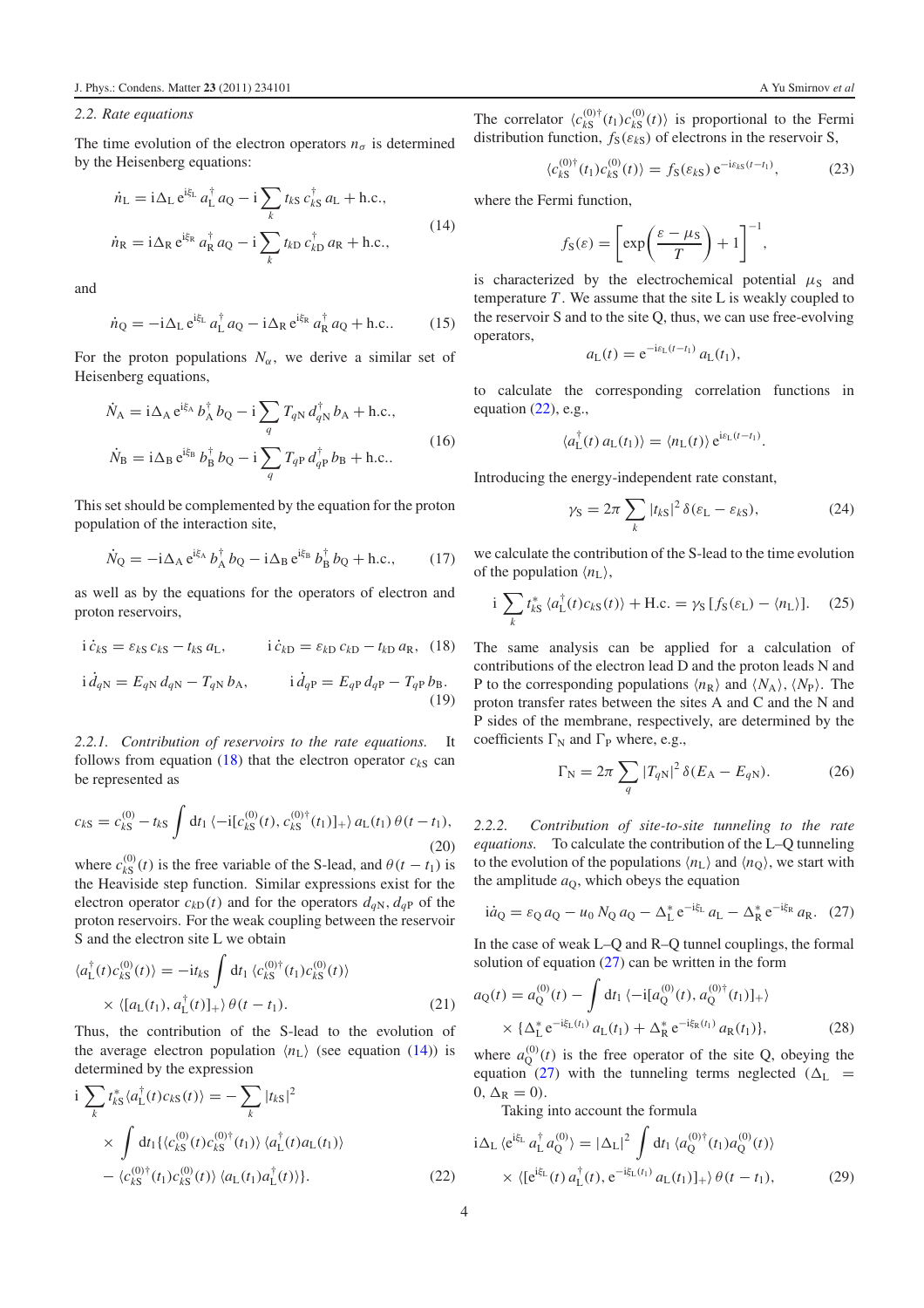which is similar to equation  $(21)$ , we obtain

$$
\begin{split} \mathrm{i}\Delta_{\mathrm{L}}\,\langle e^{\mathrm{i}\xi_{\mathrm{L}}}a_{\mathrm{L}}^{\dagger}a_{\mathrm{Q}}\rangle &=|\Delta_{\mathrm{L}}|^{2}\,\int\mathrm{d}t_{1}\,\{\langle e^{-\mathrm{i}\xi_{\mathrm{L}}(t_{1})}\,e^{\mathrm{i}\xi_{\mathrm{L}}(t)}\rangle\\ &\times\,\langle a_{\mathrm{Q}}^{\dagger}(t_{1})\,a_{\mathrm{Q}}(t)\rangle\,\langle a_{\mathrm{L}}(t_{1})\,a_{\mathrm{L}}^{\dagger}(t)\rangle\\ &- \langle e^{\mathrm{i}\xi_{\mathrm{L}}(t)}\,e^{-\mathrm{i}\xi_{\mathrm{L}}(t_{1})}\rangle\,\langle a_{\mathrm{Q}}(t)\,a_{\mathrm{Q}}^{\dagger}(t_{1})\rangle\,\langle a_{\mathrm{L}}^{\dagger}(t)\,a_{\mathrm{L}}(t_{1})\rangle\}. \end{split} \tag{30}
$$

 $\mathcal{C}$ 

Dropping the label  $(0)$ , we assume that the time evolution of the operators  $a<sub>0</sub>$  in equation [\(30\)](#page-4-0) is calculated with the freeevolution formula,

$$
a_Q(t) = e^{-ie_Q(t-t_1)} a_Q(t_1)
$$
  
- 
$$
e^{-ie_Q(t-t_1)} [1 - e^{iu_0(t-t_1)}] N_Q(t_1) a_Q(t_1).
$$
 (31)

For the free-evolving proton operator of the interaction site we obtain a similar expression

$$
b_{Q}(t) = e^{-iE_{Q}(t-t_{1})} b_{Q}(t_{1})
$$
  
- 
$$
e^{-iE_{Q}(t-t_{1})} [1 - e^{iu_{0}(t-t_{1})}] n_{Q}(t_{1}) b_{Q}(t_{1}).
$$
 (32)

The influence of the environment on the electron tunneling between the sites L and Q, and between the sites R and Q, is determined by the correlators  $\langle e^{-i\xi_L(t_1)} e^{i\xi_L(t)} \rangle$  and -ei<sup>ξ</sup>L(*t*) e−iξL(*t*1) , where

$$
\langle e^{i\xi_L(t)} e^{-i\xi_L(t_1)} \rangle = \exp\{-i\lambda_L(t - t_1)\} \exp\{-\lambda_L T (t - t_1)^2\}.
$$
\n(33)

The reorganization energy,  $\lambda_L$ , is defined as [\[15\]](#page-10-7)

$$
\lambda_{\rm L} = \sum_{j} \frac{m_j \omega_j^2}{2} (x_{j\rm L} - x_{j\rm Q})^2.
$$
 (34)

The electron reorganization energy  $\lambda_R$ , and the proton reorganization energies  $\Lambda_A$  and  $\Lambda_B$ , are defined in a similar way. In particular,

$$
\Lambda_{A} = \sum_{j} \frac{m_{j}\omega_{j}^{2}}{2} (X_{jA} - X_{jQ})^{2}.
$$
 (35)

*2.2.3. Equations for populations of electron- and protonbinding sites.* Consequently, we derive the system of rate equations for the average populations of the electron sites,

$$
\dot{n}_{\rm L} + \gamma_{\rm S} n_{\rm L} = \gamma_{\rm S} f_{\rm S}(\varepsilon_{\rm L}) + \Phi_{\rm L},
$$
\n
$$
\dot{n}_{\rm R} + \gamma_{\rm D} n_{\rm R} = \gamma_{\rm D} f_{\rm D}(\varepsilon_{\rm R}) + \Phi_{\rm R},
$$
\n
$$
\dot{n}_{\rm Q} = -\Phi_{\rm L} - \Phi_{\rm R},
$$
\n(36)

and for the average populations of the proton-binding sites,

$$
\dot{N}_{A} + \Gamma_{N} N_{A} = \Gamma_{N} F_{N} (E_{A}) + \Phi_{A},
$$
\n
$$
\dot{N}_{B} + \Gamma_{P} N_{B} = \Gamma_{P} F_{P} (E_{B}) + \Phi_{B},
$$
\n
$$
\dot{N}_{Q} = -\Phi_{A} - \Phi_{B}.
$$
\n(37)

Here  $\Phi_{\sigma}$  ( $\sigma = L, R$ ) and  $\Phi_{\alpha}$  ( $\alpha = A, B$ ) are the functions of the average electron and proton populations, respectively. In addition, due to a strong electron–proton Coulomb interaction on the site Q, the kinetic terms  $\Phi_{\sigma}$  and  $\Phi_{\alpha}$  depend on the correlation function,

$$
\langle K \rangle = \langle n_Q(t) N_Q(t) \rangle, \tag{38}
$$

<span id="page-4-1"></span><span id="page-4-0"></span>of the electron and proton populations on the site Q,

$$
\Phi_{\sigma} = \kappa_{\sigma} (\varepsilon_{\sigma} - \varepsilon_{Q} + \lambda_{\sigma}) \langle n_{Q} \rangle \langle 1 - n_{\sigma} \rangle \n- \kappa_{\sigma} (\varepsilon_{\sigma} - \varepsilon_{Q} - \lambda_{\sigma}) \langle 1 - n_{Q} \rangle \langle n_{\sigma} \rangle \n+ \{ \kappa_{\sigma} (\varepsilon_{\sigma} - \varepsilon_{Q} + u_{0} + \lambda_{\sigma}) - \kappa_{\sigma} (\varepsilon_{\sigma} - \varepsilon_{Q} + \lambda_{\sigma}) \} \n\times \langle 1 - n_{\sigma} \rangle \langle K \rangle - \{ \kappa_{\sigma} (\varepsilon_{\sigma} - \varepsilon_{Q} + u_{0} - \lambda_{\sigma}) \n- \kappa_{\sigma} (\varepsilon_{\sigma} - \varepsilon_{Q} - \lambda_{\sigma}) \} \langle n_{\sigma} \rangle \langle N_{Q} - K \rangle,
$$
\n(39)

where  $\kappa_{\sigma}(\varepsilon)$  is the Marcus rate for electron transfer between the site  $\sigma$  and the interaction site Q,

$$
\kappa_{\sigma}(\varepsilon) = |\Delta_{\sigma}|^2 \sqrt{\frac{\pi}{\lambda_{\sigma} T}} \exp\left(-\frac{\varepsilon^2}{4\lambda_{\sigma} T}\right).
$$
 (40)

The proton term  $\Phi_{\alpha}$  is determined by the expression, similar to equation  $(39)$ , as

$$
\Phi_{\alpha} = \kappa_{\alpha} (E_{\alpha} - E_{Q} + \Lambda_{\alpha}) \langle N_{Q} \rangle \langle 1 - N_{\alpha} \rangle \n- \kappa_{\alpha} (E_{\alpha} - E_{Q} - \Lambda_{\alpha}) \langle 1 - N_{Q} \rangle \langle N_{\alpha} \rangle \n+ \{ \kappa_{\alpha} (E_{\alpha} - E_{Q} + u_{0} + \Lambda_{\alpha}) \n- \kappa_{\alpha} (E_{\alpha} - E_{Q} + \Lambda_{\alpha}) \} \langle 1 - N_{\alpha} \rangle \langle K \rangle \n- \{ \kappa_{\alpha} (E_{\alpha} - E_{Q} + u_{0} - \Lambda_{\alpha}) \n- \kappa_{\alpha} (E_{\alpha} - E_{Q} - \Lambda_{\alpha}) \} \langle N_{\alpha} \rangle \langle n_{Q} - K \rangle,
$$
\n(41)

where  $\kappa_{\alpha}(E)$  is the proton Marcus rate for the transitions between the site  $\alpha$  and the proton-binding site Q,

<span id="page-4-4"></span>
$$
\kappa_{\alpha}(E) = |\Delta_{\alpha}|^2 \sqrt{\frac{\pi}{\Lambda_{\alpha}T}} \exp\biggl(-\frac{E^2}{4\Lambda_{\alpha}T}\biggr). \tag{42}
$$

*2.2.4. Equation for the electron–proton correlation function.* For the correlator,  $\langle K \rangle$ , of the electron  $(n_Q)$  and proton  $(N_Q)$ populations of the interaction site, we derive the following equation:

$$
\langle \dot{K} \rangle = \mathcal{F}_{L} + \mathcal{F}_{R} + \mathcal{F}_{A} + \mathcal{F}_{B}, \tag{43}
$$

where

<span id="page-4-2"></span>
$$
\mathcal{F}_{\sigma} = \kappa_{\sigma} (\varepsilon_{\sigma} - \varepsilon_{Q} + u_{0} - \lambda_{\sigma}) \langle n_{\sigma} \rangle \langle N_{Q} - K \rangle \n- \kappa_{\sigma} (\varepsilon_{\sigma} - \varepsilon_{Q} + u_{0} + \lambda_{\sigma}) \langle 1 - n_{\sigma} \rangle \langle K \rangle, \n\mathcal{F}_{\alpha} = \kappa_{\alpha} (E_{\alpha} - E_{Q} + u_{0} - \Lambda_{\alpha}) \langle N_{\alpha} \rangle \langle n_{Q} - K \rangle \n- \kappa_{\alpha} (E_{\alpha} - E_{Q} + u_{0} + \Lambda_{\alpha}) \langle 1 - N_{\alpha} \rangle \langle K \rangle.
$$
\n(44)

<span id="page-4-3"></span>2.2.5. *Electron and proton currents.* Electron currents  $I_S$ ,  $I_D$ and proton currents  $I_N$ ,  $I_P$  are determined by an increase of the number of particles, electrons or protons, in the corresponding reservoir. In particular, a variation of the electron number in the drain lead gives a current

$$
I_{\rm D} = \frac{\mathrm{d}}{\mathrm{d}t} \sum_{k} \langle c_{k\rm D}^{\dagger} c_{k\rm D} \rangle = \gamma_{\rm D} [\langle n_{\rm R} \rangle - f_{\rm D}(\varepsilon_{\rm R})],\qquad(45)
$$

whereas the proton current  $I<sub>P</sub>$  is given by

$$
I_{\rm P} = \frac{\mathrm{d}}{\mathrm{d}t} \sum_{q} \langle d_{q\rm P}^{\dagger} d_{q\rm P} \rangle = \Gamma_{\rm P}[\langle N_{\rm B} \rangle - F_{\rm P}(E_{\rm B})]. \tag{46}
$$

Here,

$$
\gamma_{\rm D} = 2\pi \sum_{k} |t_{k\rm D}|^2 \delta(\varepsilon_{\rm R} - \varepsilon_{k\rm D}),
$$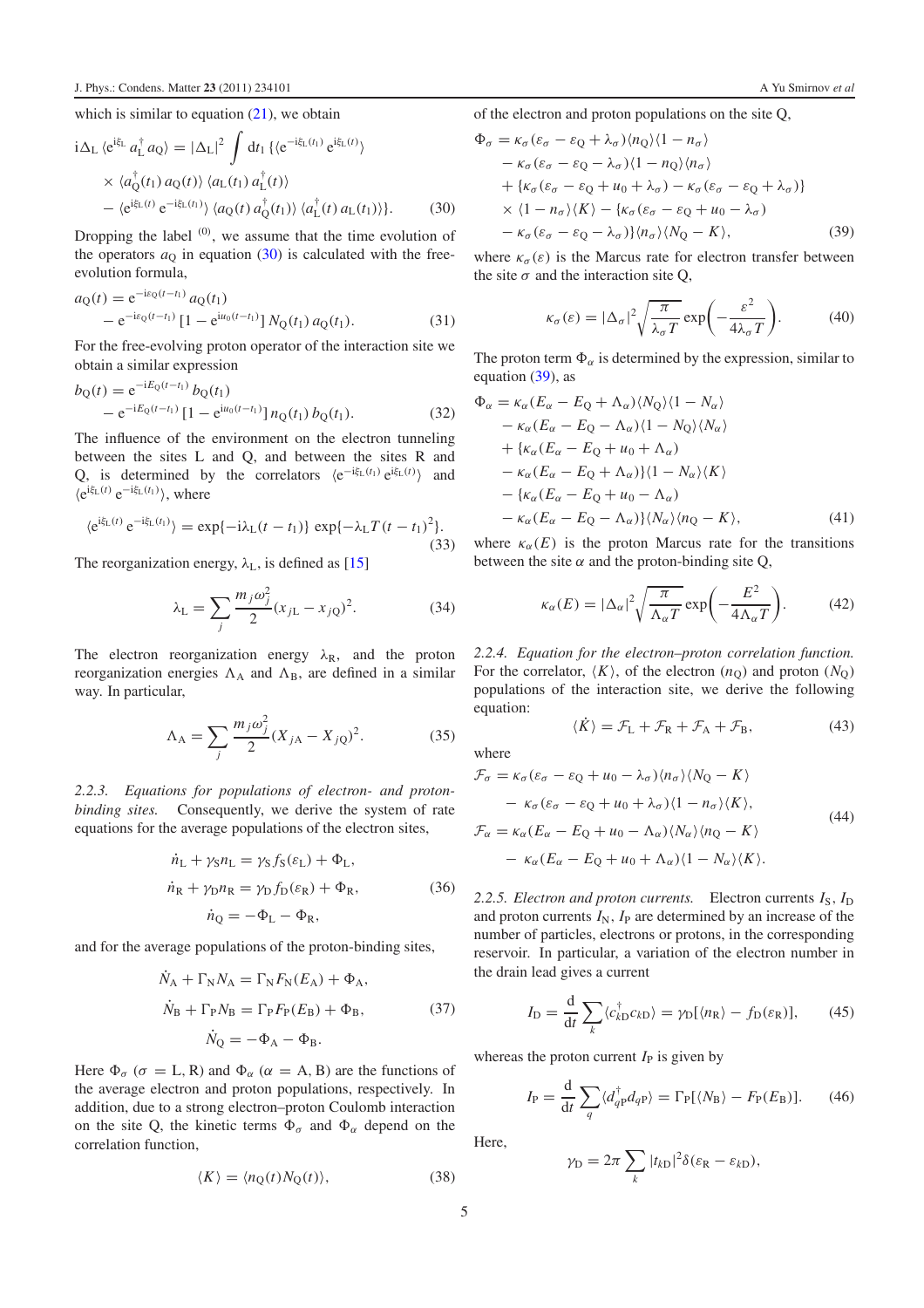and

$$
\Gamma_{\rm P} = 2\pi \sum_{q} |T_{qP}|^2 \delta(E_{\rm B} - E_{qP})
$$

are the electron  $(\gamma_D)$  and proton  $(\Gamma_P)$  transfer rates between the electron site R and the lead D, and between the protonbinding site B and the P-side of the membrane, respectively. The multiplications of the particle currents introduced above by the electron or proton charges produce the standard electric currents.

It follows from equations  $(36)$  and  $(37)$  that, in the steadystate, we have the relations

$$
\langle \dot{n}_{\sigma} \rangle = 0, \qquad \langle \dot{N}_{\alpha} \rangle = 0,
$$

so that

$$
\Phi_L + \Phi_R = 0, \qquad \Phi_A + \Phi_B = 0,
$$

and

$$
I_{\rm S} = (\mathrm{d}/\mathrm{d}t) \sum_{k} \langle c_{k\rm S}^{\dagger} c_{k\rm S} \rangle = -I_{\rm D},
$$
  

$$
I_{\rm N} = (\mathrm{d}/\mathrm{d}t) \sum_{q} \langle d_{q\rm N}^{\dagger} d_{q\rm N} \rangle = -I_{\rm P}.
$$

*2.2.6. Quantum yield of the electron-driven proton pump.* The productivity of the proton pump is determined by a quantum yield,

$$
QY = \frac{I_P}{I_D},\tag{47}
$$

and by the power-conversion efficiency  $\eta$ ,

$$
\eta = \text{QY} \times \frac{\mu_{\text{P}} - \mu_{\text{N}}}{\mu_{\text{S}} - \mu_{\text{D}}}.\tag{48}
$$

With standard conditions, we have

$$
\mu_{\rm P} - \mu_{\rm N} = V_{\rm p} + 60 \,\text{meV} = 210 \,\text{meV},
$$

and

$$
\mu_{\rm S}-\mu_{\rm D}=V_{\rm e}=600~{\rm meV},
$$

therefore,

$$
\eta \simeq 0.35 \times \text{QY}.
$$

If a quantum yield  $(OY)$  is of order 1 (or 100%), the powerconversion efficiency  $\eta$  may be as much as 0.35 (or 35%).

#### *2.3. Langevin equation*

For the redox-loop mechanism of a proton translocation through the membrane, the electron and proton sites, labeled by the letter Q, are attached to the shuttle: a molecule diffusing between the N and P sides of the membrane (see figure [2\)](#page-5-0). This Brownian motion can be described by the one-dimensional overdamped Langevin equation for the coordinate *x* of the shuttle,

$$
\zeta \dot{x} = -\frac{\mathrm{d}U_{\mathrm{c}}(x)}{\mathrm{d}x} - \langle (n_{\mathrm{Q}} - N_{\mathrm{Q}})^2 \rangle \frac{\mathrm{d}U_{\mathrm{s}}(x)}{\mathrm{d}x} + \xi. \tag{49}
$$

We assume that the shuttle molecule moves along a line connecting the sites L and A, located at  $x = -x_0$ , and the sites



<span id="page-5-0"></span>

**Figure 2.** Schematic diagram of the redox-loop mechanism. Here, the electron–proton interaction site,  $Q = \{Q_e, Q_p\}$ , is placed on the molecular shuttle (shown in green), which diffuses along the line connecting the N and P sides of the membrane. From the source reservoir S, an electron e<sup>−</sup> jumps to the site L and, thereafter, to the shuttle, located at  $x = -x_0$ . The shuttle also accepts a proton H<sup>+</sup> transferred from the N-side of the membrane via the site A. The loaded shuttle moves randomly toward the P-side of the membrane, where (at  $x = x_0$ ) the electron is subsequently transferred from the site  $Q<sub>e</sub>$  to the site R and to the drain reservoir D, and the proton jumps from the site  $Q_p$  to the site B and, finally, to the P-side of the membrane. We note that, in this design, the electron site L and the proton site A are located near the N-side of the membrane (shown by the horizontal blue dashed line), and the electron site R and the proton site B are placed near the P-side.

R and B, both having the coordinate  $x = x_0$ . The borders of the membrane, at  $x = \pm x_0$ , are schematically shown in figure [2.](#page-5-0) In equation [\(49\)](#page-5-1),  $\zeta$  is the drag coefficient of the shuttle, and  $\xi$ is the Gaussian fluctuation force, which is characterized by the zero-mean value,  $\langle \xi \rangle = 0$ , and the correlation function,

$$
\langle \xi(t)\xi(t')\rangle = 2\zeta T\delta(t-t'),
$$

<span id="page-5-1"></span>proportional to the temperature *T* of the environment. The diffusion coefficient *D* of the shuttle is also proportional to the temperature:  $D = T/\zeta$ . The motion of the shuttle is restricted by the membrane walls, which are simulated by the confinement potential  $U_c(x)$ ,

$$
U_c(x) = U_{c0} \left\{ 1 - \left[ exp\left(\frac{x - x_c}{l_c}\right) + 1 \right]^{-1} + \left[ exp\left(\frac{x + x_c}{l_c}\right) + 1 \right]^{-1} \right\},\tag{50}
$$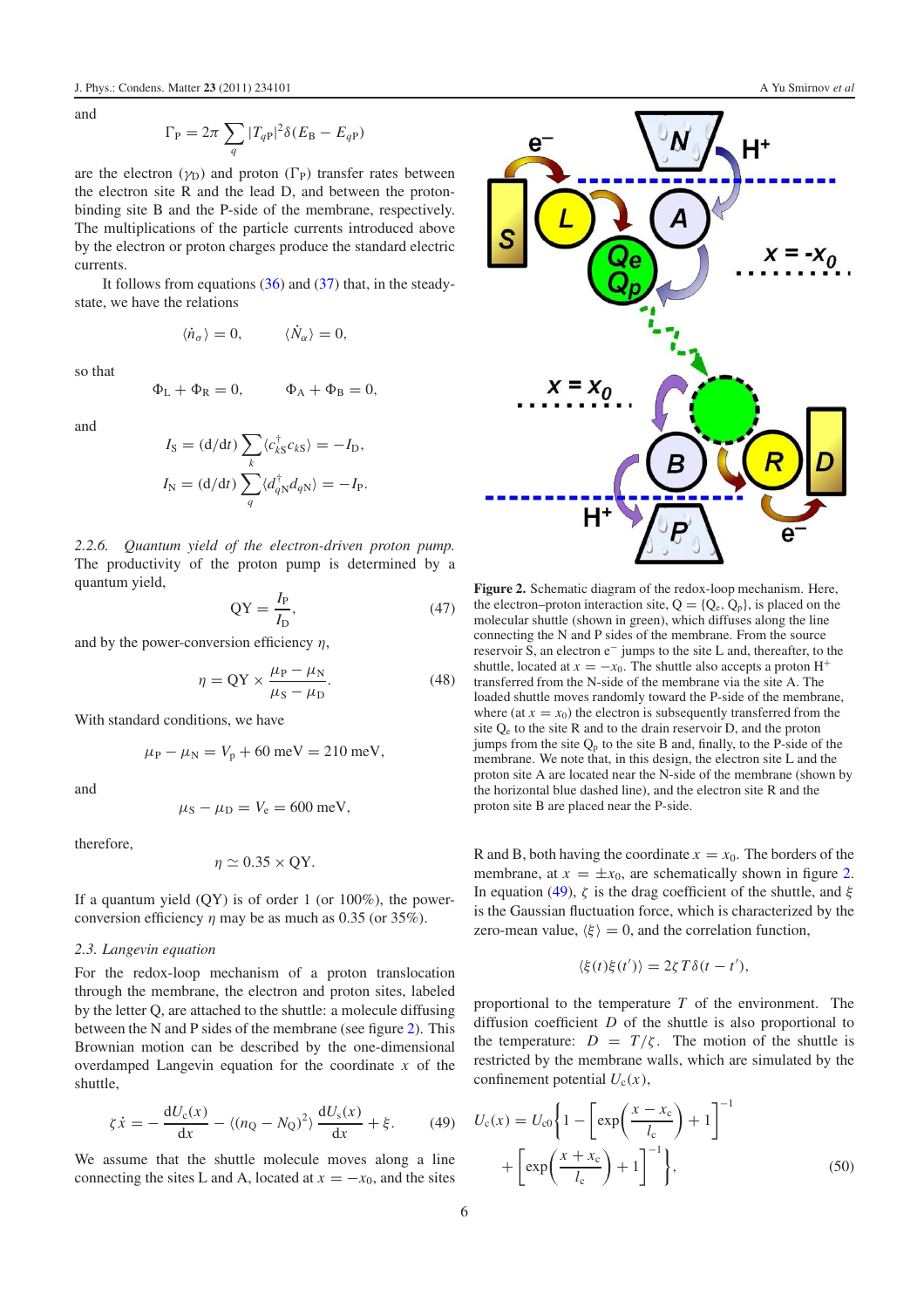The potential barrier  $U(x)$ 

having the barrier height  $U_{c0}$ , the width  $2x_c$  ( $x_c \ge x_0$ ) and the steepness  $l_c$ .

The potential value 
$$
U_s(x)
$$
,  
\n
$$
U_s(x) = U_{s0} \left\{ \left[ \exp\left(\frac{x - x_s}{l_s}\right) + 1 \right]^{-1} - \left[ \exp\left(\frac{x + x_s}{l_s}\right) + 1 \right]^{-1} \right\},
$$
\n(51)

does not allow the shuttle with a non-zero charge  $q = N_0 - n_0$  $(\text{in units of } |e|)$  to cross the lipid interior of the membrane. This barrier is determined by the height  $U_{s0}$ , the steepness  $l_s$ , and the width  $2x_s$ .

#### **3. Results**

We solve the rate equations [\(36\)](#page-4-2) and [\(37\)](#page-4-3) for the electron  $(n_{\sigma})$ and proton  $(N_{\alpha})$  populations jointly with the equation [\(43\)](#page-4-4) for the electron–proton correlation function on the site Q,  $K = \langle n_{\rm Q} N_{\rm Q} \rangle$ . Our approach can describe two mechanisms of the redox-linked proton translocation across the membrane: (i) the static interaction site Q and (ii) the situation when the site Q diffuses between the sides of the membrane. The mechanism (i) roughly corresponds to the proton pump operating in *cytochrome c oxidase* (CcO) [\[3–6\]](#page-10-2), whereas the design (ii) can be attributed to the redox-loop mechanism, which is responsible for electron and proton transfers in the inner membrane of bacteria [\[7–12\]](#page-10-3).

#### *3.1. Static proton pump*

<span id="page-6-1"></span>Here, we consider the mechanism (i), where the interaction site Q does not change its position (see figure [1\)](#page-1-0). We assume that protons are transferred across the membrane, from the negatively charged side N, with an electrochemical potential  $\mu_N$ , to the positively charged side P, having an electrochemical potential  $\mu_P$ . All potentials and energies are measured in meV.

*3.1.1. Parameters.* The difference of electrochemical potentials,  $\Delta \mu_H = \mu_P - \mu_N$ , is determined by the following expression:

$$
\Delta \mu_H = V_p - 2.3 \left( RT/F \right) \times \Delta pH, \tag{52}
$$

where  $V_p$  is the transmembrane voltage, R and F are the gas and Faraday constants, respectively, *T* is the temperature (in Kelvins,  $k_B = 1$ ), and the concentration gradient  $\Delta pH$  is about  $-1$  [\[1,](#page-10-0) [2\]](#page-10-1). The coefficient 2.3 ( $RT/F$ ) is about 60 meV at room temperature,  $T = T_0 \equiv 298$  K. It follows from equation [\(52\)](#page-6-0) that the potentials of the N and P sides of the membrane can be written as

$$
\mu_{\rm N} = -\mu_{H0} - \Delta V_{\rm p}/2 - 30 \times (\Delta T/T_0), \n\mu_{\rm P} = \mu_{H0} + \Delta V_{\rm p}/2 + 30 \times (\Delta T/T_0),
$$
\n(53)

where  $\Delta V_p = V_p - V_0$ ,  $\Delta T = T - T_0$ . At the standard conditions, when  $T = T_0$ ,  $V_p = V_0 = 150$  meV, for the electrochemical potential  $\mu_{H0}$  we have:  $\mu_{H0} = 105$  meV. Thus, the total proton gradient across the membrane,  $\Delta \mu_H$ , is about 210 meV. As in the CcO proton pump  $[3, 6]$  $[3, 6]$  $[3, 6]$ , we assume that the proton-binding sites  $A$ ,  $Q_p$ , and  $B$  are located approximately on the line connecting the N and P sides of the membrane with the following coordinates:  $x_A = 0.1, x_O =$  $0.3, x_B = 0.5$ . The coordinates of the sites are counted from the middle of the membrane in a direction towards the P-side and are measured in units of the membrane width *W* with  $W \simeq 4$  nm. Protons are delivered from the N-side to the site A by the so-called D-pathway crossing about a half of the membrane. We also note that the B-site is located next to the Pside (see figure [1\)](#page-1-0). An influence of the transmembrane voltage *V*<sup>p</sup> on the energy levels of the proton sites is described by the formulas

<span id="page-6-3"></span>
$$
E_{A} = E_{A0} + x_{A} \times \Delta V, \qquad E_{Q} = E_{Q0} + x_{Q} \times \Delta V,
$$

$$
E_{B} = E_{B0} + x_{B} \times \Delta V.
$$
(54)

For the proton energy levels,  $E_{A0}$ ,  $E_{Q0}$ , and  $E_{B0}$ , at the voltage  $V_p = V_0$ , we assume the following values (in meV):  $E_{A0}$  $-155$ ,  $E_{00} = 250$ , and  $E_{B0} = 185$ , unless otherwise specified. This means that at the standard conditions, the proton begins its journey at the N-side with the potential  $\mu_N = -105$  meV and jumps to the A-site having a lower energy  $(-155 \text{ meV})$ . However, the next proton-binding site  $Q_p$  has a much higher energy ( $\sim$ 250 meV), so that the proton transfer cannot occur without a mediation of the electron component. The electron site  $Q_e$  is electrostatically coupled to the proton-binding site  $Q_p$  with the Coulomb energy  $u_0$ . Thus, in the presence of an electron on the site  $Q_e$  the energy of the Q-proton decreases to the level  $E_{Q0} - u_0 \simeq -220$  meV, provided that  $u_0 \simeq$ 470 meV. Now the proton can move from site A to site Q, since  $E_{A0} > E_{Q0} - u_0$ . Depopulation of the electron site Q returns the energy level of the Q-proton to its original value  $E_{00} = 250$  meV, which is higher than the energy level of the next-in-line B-site,  $E_{B0} = 185$  meV, and is *much higher* than the energy level of the A-site. We assume that the backward proton transfer (from  $Q_p$  to the A-site) is described by the *inverted region* of the Marcus formula, so that the probability of such transfer is low compared to the probability of the proton transfer from the site  $Q_p$  to the site B. No additional gate mechanism is necessary here.

<span id="page-6-0"></span>For the sake of simplicity, we assume that three electronbinding sites L, Q<sub>e</sub>, R as well as the source and drain leads are positioned on a line, which is parallel to the surface of the membrane (see figure [1\)](#page-1-0). Thus, the transmembrane gradient  $V_p$ has no effect on electron transport from the electron source S to the drain D. For the potentials of the electron reservoirs, we choose the following form:

$$
\mu_{\rm S} = \mu_{e0} + V_{\rm e}/2,
$$
\n $\mu_{\rm D} = \mu_{e0} - V_{\rm e}/2,$ \n(55)

<span id="page-6-2"></span>with  $\mu_{e0}$  = −500 meV and with the electron voltage gradient  $V_e$  = 600 meV, unless otherwise indicated. The electron voltage gradient  $V_e$  roughly corresponds to the drop of the redox potential along the electron transfer chain in the *cytochrome c oxidase* [\[1–3\]](#page-10-0). We assume that the electron pathway includes the source reservoir ( $\mu$ <sub>S</sub> = −200 meV), the site L ( $\varepsilon$ <sub>L</sub> = −210 meV), the interaction site  $Q_e$  ( $\varepsilon_Q$  = −250 meV),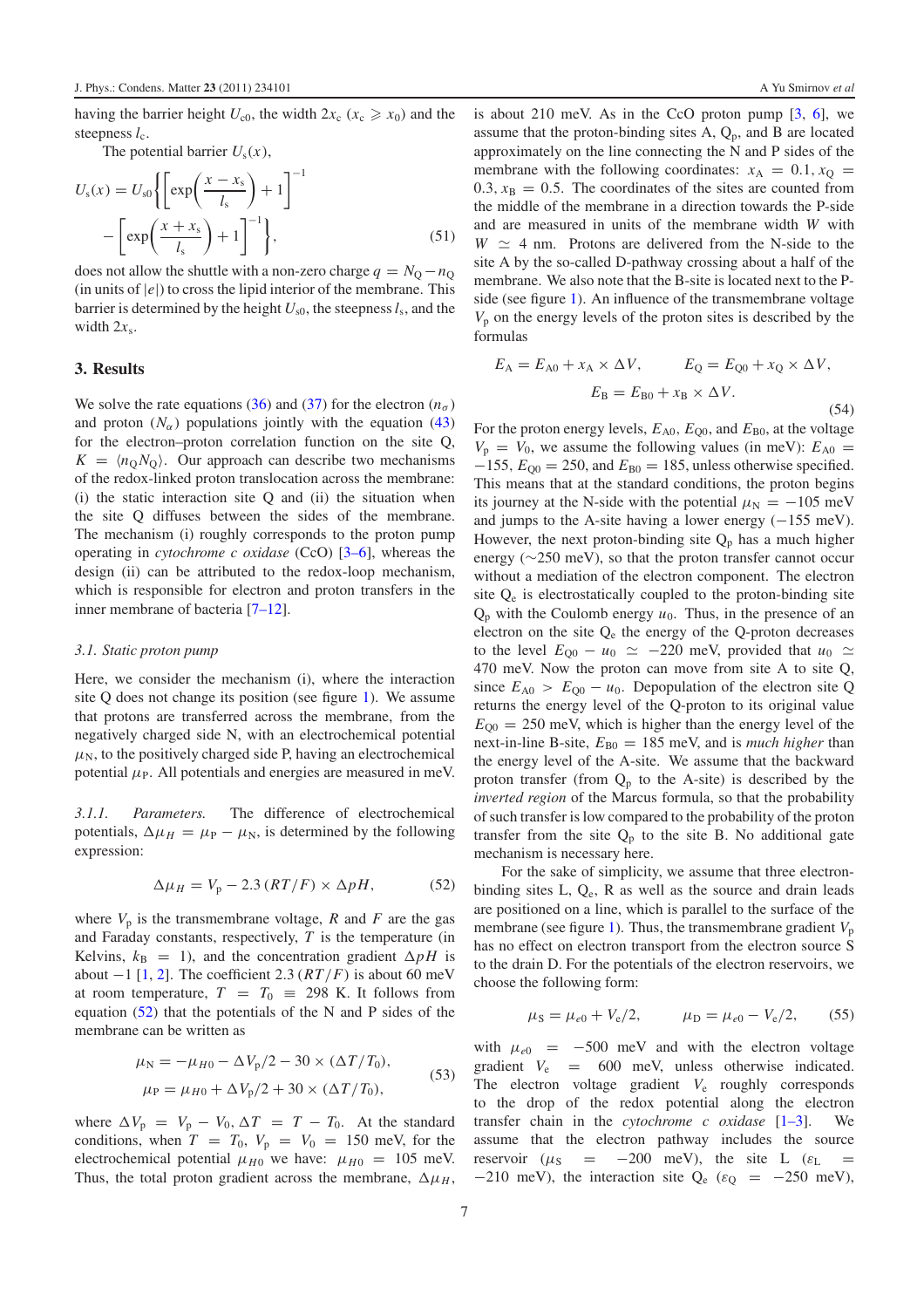<span id="page-7-0"></span>

**Figure 3.** Proton current versus transmembrane voltage  $V_p$  at room temperature,  $T = 298$  K, and three different electron potentials:  $V_e = 500, 600,$  and 700 meV. The proton current is almost constant for low values of  $V_p$ , and decreases for increasing  $V_p$ .

the site R ( $\varepsilon_R = -770$  meV), and the electron drain reservoir having the potential  $\mu_D = -800$  meV.

We assume that the electron and proton transfer between the active sites, L–Q, R–Q and A–Q, B–Q, are quite fast, with amplitudes  $\Delta_L \simeq \Delta_R \simeq 0.3 \text{ ps}^{-1}$  and  $\Delta_A \simeq \Delta_B \simeq$ 0.3 ps<sup>−</sup>1, whereas the transitions to and out of the electron and proton reservoirs are characterized by much slower rates:  $\gamma_S$   $\approx$   $\gamma_D$   $\approx$  1.5 ns<sup>-1</sup>, and  $\Gamma_N$   $\approx$   $\Gamma_D$   $\approx$  0.75 ns<sup>-1</sup>. The responses of the environment to the electron and proton transitions are described by the corresponding reorganization energies:  $\lambda_L = \lambda_R = \lambda_e$  and  $\Lambda_A = \Lambda_B = \Lambda_p$ , respectively. Here, for the standard case, we assume that  $\lambda_e \simeq 100$  meV and  $\Lambda_{\rm p} \simeq 100$  meV. This set of parameters provides an efficient operation of the redox-linked proton pump.

*3.1.2. Dependence of the proton current on the transmembrane voltage.* In figure [3,](#page-7-0) we show the steady-state proton current  $I_P$  as a function of the transmembrane voltage gradient  $V_p$ , at three different values of the electron voltage:  $V_e = 500, 600,$ 700 meV. We use here the standard set of other parameters (see section [3.1.1\)](#page-6-1), where  $T = 298$  K and  $\lambda_e = \Lambda_p = 100$  meV.

The proton current  $I_P$  is equal to the number of protons pumped *energetically uphill* (at  $V_p > 0$ ), from the N-side to the P-side of the membrane, *per one microsecond*. At the difference  $V_e$  = 600 meV of source and drain redox potentials, the system pumps more than 200 protons per 1  $\mu$ s against the transmembrane voltage gradient  $V_p = 150$  meV. According to equation [\(53\)](#page-6-2), this voltage corresponds to the proton electrochemical gradient  $\Delta \mu_H = 210$  meV, which is usually applied to the internal membrane of mitochondria and the plasma membranes of bacteria. The number of pumped protons goes down as the proton voltage  $V_p$  increases, and goes up with increasing electron voltage difference *V*e. The proton current saturates at  $V_e > 750$  meV. It is evident from figure [3](#page-7-0) that at high enough electron voltages ( $V_e \ge 600 \text{ meV}$ ), the pump is able to translocate more than 100 protons per microsecond against the proton gradient  $V_p$ , exceeding

<span id="page-7-1"></span>

**Figure 4.** Proton current (the number of protons translocated across the membrane per 1  $\mu$ s) and QY versus temperature for the electron voltage  $V_e = 600$  meV, transmembrane proton voltage  $V_p = 150$  meV, and three different reorganization energies:  $\lambda = 100$ , 150, and 200 meV. The proton current and QY both decrease for increasing λ.

250 meV ( $\Delta \mu$  > 310 meV). The OY is about 1 (with a power-conversion efficiency  $\eta \simeq 35\%$ ) in the whole region of electron and proton voltages:  $500 \text{ meV} < V_e < 800 \text{ meV}$ , 0 meV  $V_V$   $V_p$   $<$  300 meV.

*3.1.3. Proton current and quantum yield as functions of temperature.* Figure [4](#page-7-1) shows the pumping proton current, *I*<sub>P</sub> (i.e., the number of protons translocated from the N- to the P-side of the membrane per 1  $\mu$ s) versus the temperature *T* measured in Kelvins. The graphs are presented at three values of the electron and proton reorganization energy:  $\lambda$  = 100, 150, 200 meV. We assume here that  $\lambda_e = \Lambda_p = \lambda$ , with the electron voltage  $V_e = 600$  meV and the proton gradient  $V_p$  = 150 meV. It is of interest that at  $\lambda \ge 150$  meV the pumping current has a pronounced maximum near room temperature, 200 K  $\langle T \rangle$  < 300 K, although the QY is higher,  $\overline{QY} \sim 1$ , at lower temperatures. The performance of the pump deteriorates at higher reorganization energies when the coupling to the environment increases. Increasing the reorganization energy leads to an increased probability for an electron to be transferred through the system, losing all its excess energy to the environment without transferring this energy to protons. Such a probability is further increased at large temperatures leading to the observed decrease of the QY.

*3.1.4. Dependence of the proton current on the parameters of the interaction site.* The energy transfer from the electron to the proton component occurs on the interaction site  $Q =$  ${Q_e, Q_p}$ , which has one electron  $(\varepsilon_0)$  and one proton  $(E_0)$ energy level (see equation  $(54)$ ). The electron on the site  $Q_e$ is electrostatically coupled to the proton, which populates the site  $Q_p$ , with the Coulomb energy  $u_0$ . It follows from figure [5](#page-8-0) that the proton pumping current  $I_P$  exhibits a resonant behavior as a function of the charging energy  $u_0$  and the position of the proton energy level  $E_{Q0}$ . The dependence of the pumping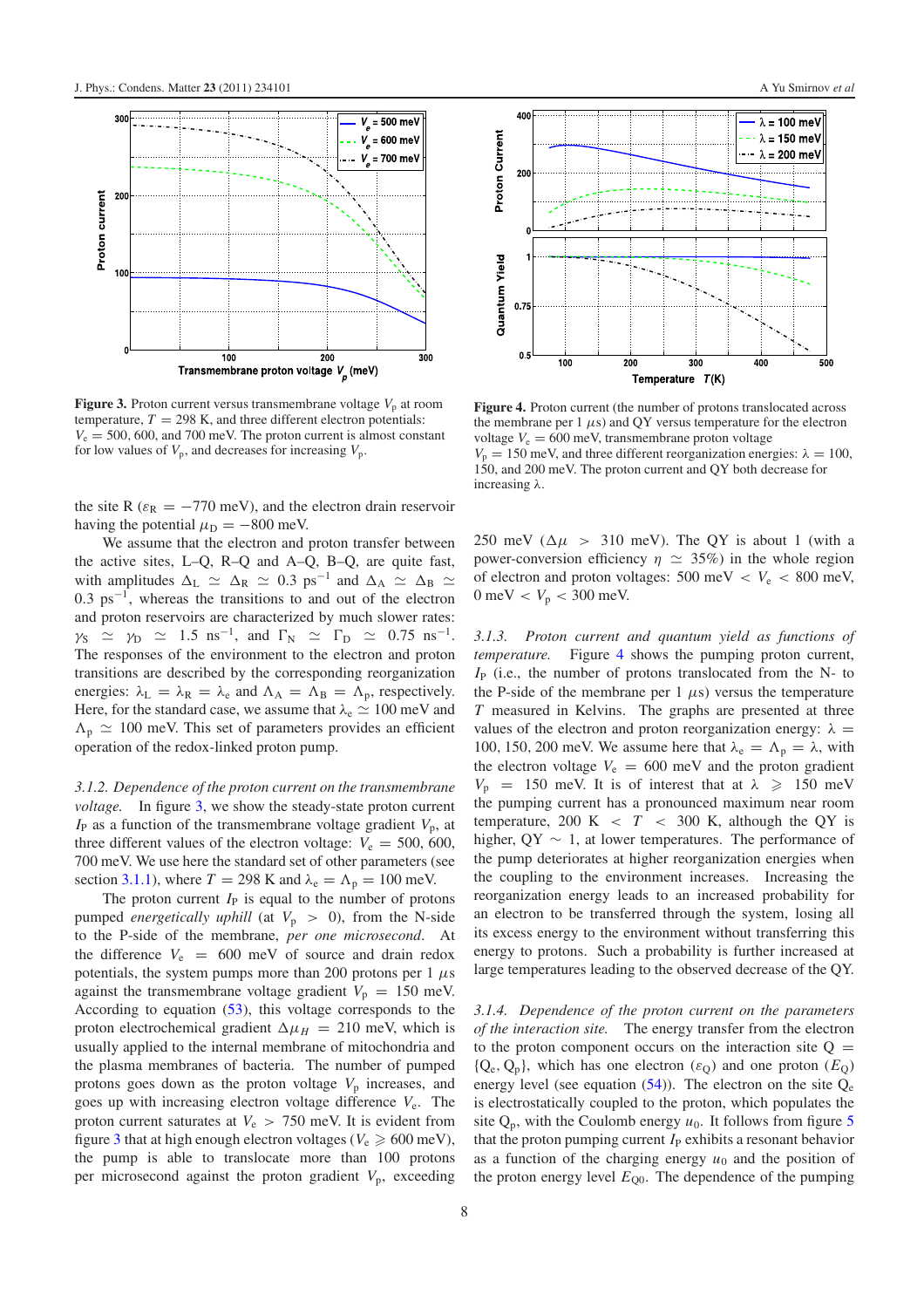<span id="page-8-0"></span>

**Figure 5.** Dependence of the proton current (the number of protons pumped across the membrane per one μs, see the color bar on the right side) on the charging energy  $u_0$ , and on the energy  $E_{00}$  of the central proton site for  $V_e = 600$  meV,  $V_p = 150$  meV, and  $T = 298$  K.

current on the electron energy  $\varepsilon_Q$  has a resonant character as well. Here we assume that  $V_e = 600$  meV,  $V_p = 150$  meV,  $\lambda_e = \Lambda_p = 100$  meV, and  $T = 298$  K. The energetically uphill proton current has a pronounced maximum ( $I_P \simeq 220 \,\mu s^{-1}$ ) at the Coulomb energy  $u_0 = 470$  meV and the proton energy  $E_{00}$  = 250 meV, provided that the electron energy  $\varepsilon_0$  = −250 meV. It is important that the proton pump is robust to the variations of the Coulomb energy  $u_0$  and the proton energy  $E_{00}$  in the range  $\pm 50$  meV from the resonant values. The QY is very close to one in the central region of figure [5,](#page-8-0) so that the power-conversion efficiency  $\eta$  is about 35%.

Figures [3–](#page-7-0)[5](#page-8-0) clearly demonstrate that, at standard physiological conditions, the static redox-linked proton pump ('CcO-pump') efficiently converts the energy of electrons to the more stable energetic form of the proton electrochemical gradient across the membrane.

#### *3.2. Redox-loop mechanism of electron and proton translocation*

In many biological systems, electrons and protons can be transferred across a membrane by means of a molecular shuttle diffusing inside the membrane, from one side to another. Here we show that the mathematical model described in section [2](#page-1-1) can be successfully applied for a description of the redoxloop mechanism, which utilizes the Brownian motion of the shuttle Q carrying both electron,  $Q_e$ , and proton,  $Q_p$ , sites (see figure [2\)](#page-5-0). As in the previous case, we have to solve here a system of master equations for the electron  $(n_L, n_Q, n_R)$ and proton  $(N_A, N_O, N_B)$  populations, equations  $(36)$  and  $(37)$ , and for the correlation function *K* of electron and proton populations on the site Q, equation [\(43\)](#page-4-4). However, these master equations should be complemented by the Langevin equation, equation  $(49)$ , for the time-dependent shuttle position *x*. We note that the electron tunneling between the sites L–Q, Q–R, as well as the proton transfer rates between the sites A–Q and Q–B, depend on the position *x* of the shuttle.

*3.2.1. Parameters.* We assume that the electron site L is located near the N-side of the membrane, at  $x = -x_0$ , where  $x_0 = 2$  nm. The other electron site R is near the P-side of the membrane, at  $x = +x_0$ . The reservoir S, connected to the site L, serves as a source of electrons, and the reservoir D, coupled to the site R, serves as an electron drain (see figure [2\)](#page-5-0). The tunneling amplitudes  $\Delta_L$ ,  $\Delta_R$  are determined by the amplitudes  $\Delta_{L0}$ ,  $\Delta_{R0}$ , and by the electron tunneling length *l*<sub>e</sub>:

<span id="page-8-1"></span>
$$
\Delta_{\rm L}(x) = \Delta_{\rm L0} \times \exp\left(-\frac{|x + x_0|}{l_{\rm e}}\right),
$$
  

$$
\Delta_{\rm R}(x) = \Delta_{\rm R0} \times \exp\left(-\frac{|x - x_0|}{l_{\rm e}}\right).
$$
 (56)

The proton-binding site A is located at the end of the Nside proton pathway, whereas the site B terminates a pathway, which goes into the P-side of the membrane. For the *x*dependences of the proton transfer amplitudes  $\Delta_A$  and  $\Delta_B$ , we choose the following relations:

$$
\Delta_{A}(x) = \Delta_{A0} \times \left[ exp\left(\frac{x_0 + x}{l_p}\right) + 1 \right]^{-2},
$$
  

$$
\Delta_{B}(x) = \Delta_{B0} \times \left[ exp\left(\frac{x_0 - x}{l_p}\right) + 1 \right]^{-2},
$$
 (57)

where  $l_p$  is the proton transfer length. It should be noted that our model produces the same results when the proton amplitudes are given by expressions similar to equations [\(56\)](#page-8-1). For the transfer parameters, we choose the following values:  $\Delta_{L0}$  ~  $\Delta_{R0}$  = 0.04 meV,  $\Delta_{A0}$  ~  $\Delta_{B0}$  = 0.04 meV, and *l*<sub>e</sub> = 0.25 nm,  $l_p = 0.25$  nm. Couplings to the electron and proton reservoirs are described by the rates  $\gamma_S \sim \gamma_D = 0.5 \text{ ns}^{-1}$  and  $\Gamma_{\rm N} \sim \Gamma_{\rm P} = 0.1 \text{ ns}^{-1}$ . The system is robust to significant variations of the transfer parameters.

The confinement potential  $U_c(x)$  is determined by the height  $U_c = 500$  meV, the steepness  $l_c = 0.1$  nm, and the halfwidth  $x_c = 2.7$  nm. The potential barrier  $U_s(x)$ , preventing the charged shuttle from entering into the membrane, is characterized by the height  $U_s = 770$  meV, the width  $x_s =$ 1.7 nm, and the steepness  $l_s = 0.05$  nm.

Accordingly, the electron and proton populations of the shuttle are almost completely compensated,  $n_{\rm O} \simeq N_{\rm O}$ , so that the potential  $U_s(x)$  gives a negligible contribution to the energies of electrons and protons. However, we have to take into account the fact that in the presence of the voltage gradient,  $V_p \simeq 150$  meV, the electron ( $\varepsilon_Q$ ) and proton ( $E_Q$ ) energies on the moving shuttle depend on the shuttle position *x*:

$$
\varepsilon_{\mathbf{Q}} = \varepsilon_{\mathbf{Q}0} - \frac{x}{2x_0} V_{\mathbf{p}}, \qquad E_{\mathbf{Q}} = E_{\mathbf{Q}0} + \frac{x}{2x_0} V_{\mathbf{p}},
$$
\n(58)

with  $\varepsilon_{00} = 280$  meV, and  $E_{00} = u_0/2 = 200$  meV, where for the charging energy  $u_0$  of the shuttle we have:  $u_0 = 400$  meV.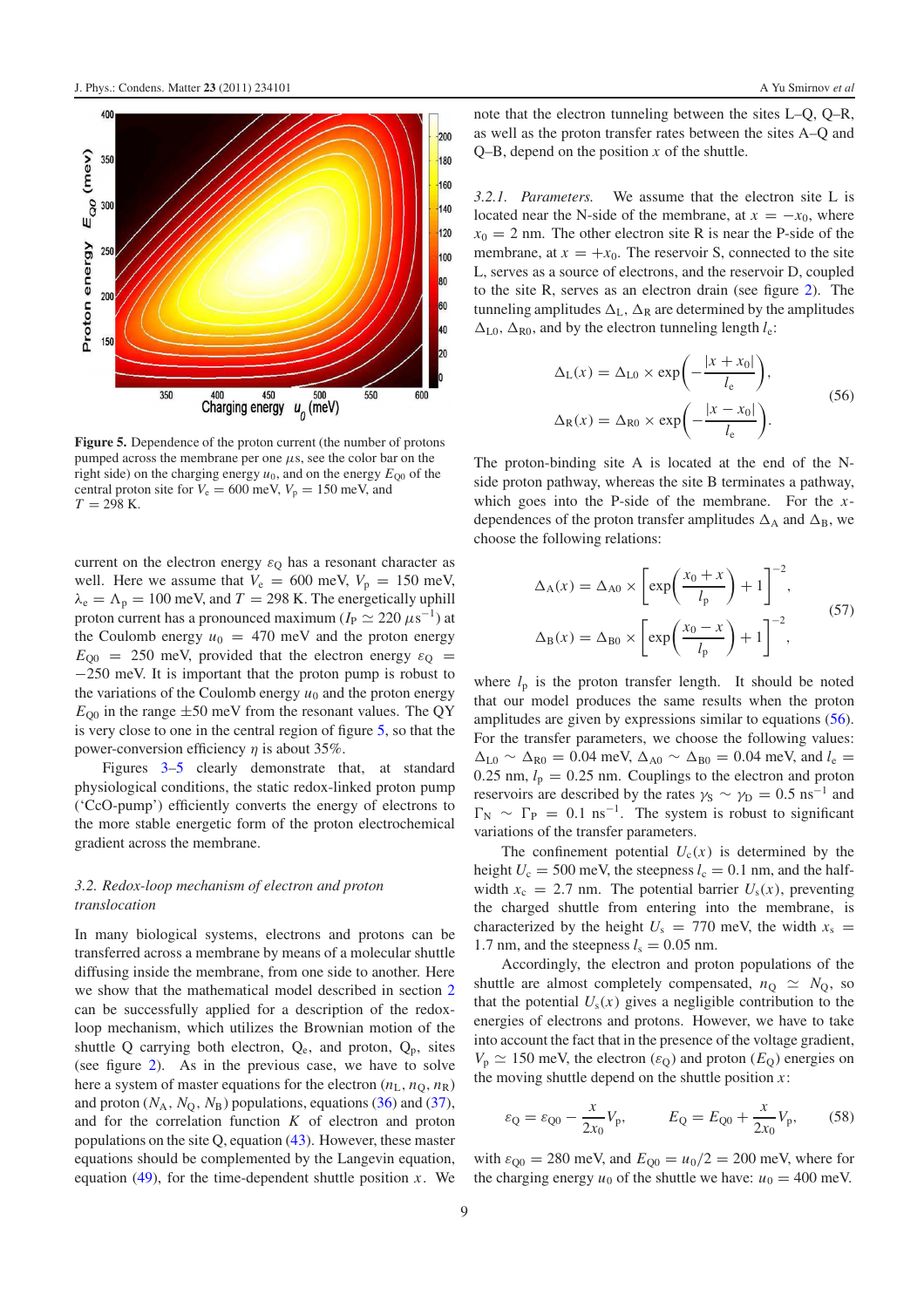<span id="page-9-0"></span>

**Figure 6.** Time evolution of the electron–proton translocation process. Here *x* is the location of the shuttle,  $n_Q$  and  $N_Q$  are the electron and proton populations of the shuttle, respectively,  $n_D$  is the number of electrons transferred from the electron source S to the electron drain D, and  $N_P$  is the number of protons translocated from the N- to the P-side of the membrane. It can be seen from this figure that the loading/unloading of the shuttle with electrons and protons, as well as the electron and proton transfer across the membrane, are clearly correlated with the spatial motion of the shuttle.

Thus, electrons move from the source reservoir, having the electrochemical potential  $\mu$ <sub>S</sub> = 420 meV, to the L-site (with the energy  $\varepsilon_L = 380$  meV), and, thereafter, to the shuttle. On the opposite side of the membrane, the electron, populating the shuttle, jumps to the site R ( $\varepsilon_R = -170$  meV) and, finally, to the drain reservoir ( $\mu_D = -230$  eV). The total drop of the redox potential in this electron-transport chain can be estimated as  $\mu$ <sub>S</sub> −  $\mu$ <sub>D</sub> = 650 meV.

Protons move from the N-side of the membrane  $(\mu_N = -105 \text{ meV})$  to the site A, having a lower energy  $E_A = -150$  meV. The energy level  $E_Q = 125$  meV of the proton on the shuttle, located near the N-side of the membrane (at  $x = -x_0$ ), is much higher than  $E_A$ , if the shuttle contains no electrons. However, the shuttle populated with a single electron is more attractive for protons, since in this case the effective energy of the proton,  $E_Q - u_0 = -275$  meV, is less than the energy of the proton-binding site A. The shuttle, carrying one electron and one proton, diffuses to the opposite side of the membrane  $(x = +x_0)$ , where the electron, with energy  $\varepsilon_{\rm O} - u_0 = -195$  meV, is able to tunnel to the site R, having a slightly higher energy  $\varepsilon_R = -170$  meV. In the absence of an electron, the energy of the proton on the shuttle (at  $x = +x_0$ ) increases to the level  $E_Q = E_{Q0} + V_p/2 = 275$  meV, which exceeds the energy of the proton on the site B:  $E_B = 150$  meV. Consequently, the proton moves from the shuttle to the site B and, thereafter, to the P-side of the membrane characterized by the electrochemical potential  $\mu_P = +105$  meV. Thus, this redox-loop mechanism translocates protons across the membrane against the proton electrochemical gradient  $\Delta \mu_H$  =  $\mu_{\rm P} - \mu_{\rm N} = 210$  meV, and against the transmembrane potential *V*<sup>p</sup> ∼ 150 meV.

<span id="page-9-1"></span>

 $\frac{1}{300}$ 

 $400$ 

150

10  $n_{\mathbf{p}}$  ,  $N_{\mathbf{p}}$ 

50

100

Figure 7. Numbers of electrons,  $n_D$ , and protons,  $N_P$ , translocated across the membrane in one millisecond, versus the transmembrane proton voltage  $V_p$  at room temperature,  $T = 298$  K, and at  $(\mu_S - \mu_D) = 650$  meV. Clearly, it is much harder to transfer protons against the higher transmembrane voltages.

Transmembrane proton voltage V (meV)

 $\overline{200}$ 

*3.2.2. Proton translocation process.* Figure [6](#page-9-0) exhibits the electron and proton populations of the shuttle,  $n<sub>O</sub>(t)$  and  $N<sub>O</sub>(t)$ , correlated with the shuttle's position *x*(*t*) at *T* = 298 K,  $V_p = 150$  meV, and at  $\Delta \mu = 210$  meV. In this figure, we also show the time dependences of the number of electrons,  $n_D(t)$ , transferred to the drain reservoir, and the number of protons,  $N_P(t)$ , translocated to the P-side of the membrane. The shuttle diffuses between the membrane walls located at  $x = \pm x_0$  $(x_0 = 2 \text{ nm})$  with an average crossing time  $\Delta t \sim 2.5 \mu s$ . This timescale is closely related to the diffusion time,

$$
t_{\rm D} \sim \langle \Delta x^2 \rangle / 2D \sim 2.66 \ \mu s,
$$

obtained at  $\sqrt{\langle \Delta x^2 \rangle}$  ~ 2*x*<sub>0</sub> = 4 nm, for the diffusion coefficient of the quinone molecule *D* ~ 3 × 10<sup>-12</sup> m<sup>2</sup> s<sup>-1</sup>.

At  $t \sim 0$ , the shuttle, located at  $x \sim -x_0$ , is loaded with one electron and one proton taken from the N-side of the membrane (see figure [2\)](#page-5-0). When  $t \sim 2.5 \mu s$ , the shuttle reaches the P-side  $(x = +x_0 = 2$  nm) and unloads the electron to the site R (and later to the drain lead D) and the proton to the site B, coupled to the P-side of the membrane. Consequently, the population  $N_P$  of the P-side grows. The empty shuttle diffuses back to the N-side, completing the cycle, and the process starts again. In 20  $\mu$ s, the shuttle performs four complete trips and translocates about four electrons and four protons across the membrane.

*3.2.3. Voltage and temperature dependences.* The numbers of electrons and protons,  $n_D$  and  $N_P$ , respectively, transferred across the membrane in one millisecond, are shown in figure [7](#page-9-1) as functions of the transmembrane proton voltage  $V_p$ . The electrochemical gradient of protons,  $\Delta \mu = \mu_P - \mu_N$ , is proportional to  $V_p$ :  $\Delta \mu \simeq V_p + 60$  meV (at  $T = 298$  K). The results in figure [7](#page-9-1) are averaged over ten realizations. The system is able to translocate more than 120 protons  $ms^{-1}$ against the high transmembrane voltage,  $V_p \le 250$  meV, that corresponds to the electrochemical gradient  $\Delta \mu \leq 310$  meV.

It follows from figure [8](#page-10-8) that the translocation mechanism works efficiently in a wide range of temperatures,  $250 K <$  $T \sim 500$  K. In this range, the system pumps more than

 $\overline{50}$